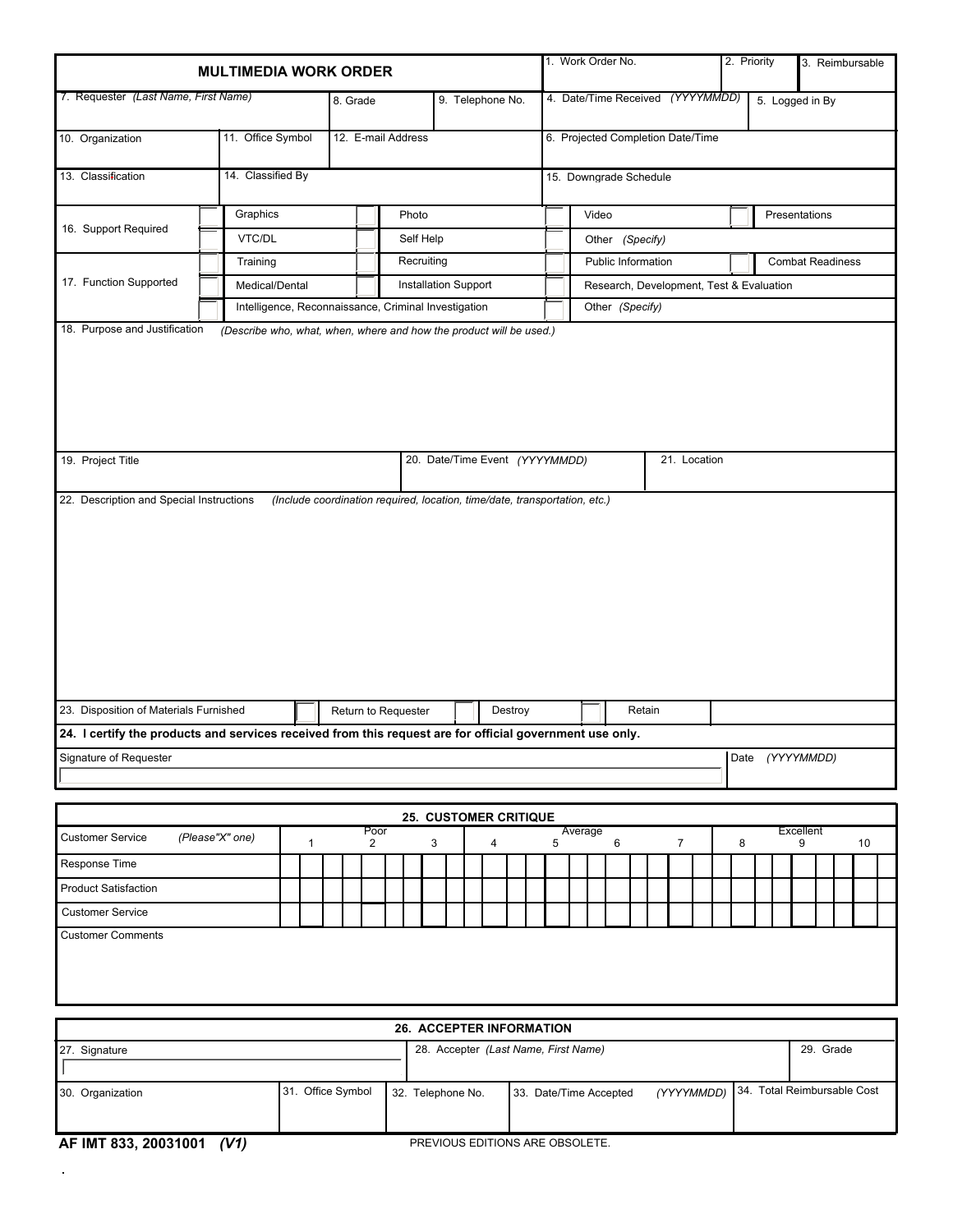| Assignments                                                      |                                  | Studio             |           |                       |              |        | <b>35. PHOTO</b><br>Copy | Location                                                    |                                  |                            |              |              |             |                    |                   |                                 |  |             |       |  |  |
|------------------------------------------------------------------|----------------------------------|--------------------|-----------|-----------------------|--------------|--------|--------------------------|-------------------------------------------------------------|----------------------------------|----------------------------|--------------|--------------|-------------|--------------------|-------------------|---------------------------------|--|-------------|-------|--|--|
| Number of Images                                                 |                                  |                    |           |                       |              |        |                          |                                                             |                                  |                            |              |              |             | Alert              |                   |                                 |  |             |       |  |  |
|                                                                  |                                  |                    |           | Roll                  |              |        |                          | Sheet                                                       |                                  |                            |              |              |             | Electronic         |                   |                                 |  |             |       |  |  |
| Process                                                          |                                  |                    |           |                       |              |        |                          |                                                             |                                  |                            |              |              |             |                    |                   |                                 |  |             |       |  |  |
| Prints<br><b>Products Delivered</b>                              |                                  |                    |           |                       |              |        | <b>Proof Sheet</b>       |                                                             |                                  |                            |              |              | Accessioned |                    | Total             |                                 |  |             |       |  |  |
| Electronic                                                       |                                  |                    |           |                       |              |        |                          |                                                             |                                  |                            |              |              |             |                    |                   |                                 |  |             |       |  |  |
| Manual                                                           |                                  |                    |           |                       |              |        |                          |                                                             |                                  |                            |              |              |             |                    |                   |                                 |  |             |       |  |  |
|                                                                  |                                  | 36. VIDEO SERVICES |           |                       |              |        |                          |                                                             |                                  |                            |              |              |             |                    |                   |                                 |  |             |       |  |  |
| Assignments<br>CAC<br>Duplication                                |                                  |                    |           |                       |              |        |                          | Editing                                                     |                                  | Off-Air/                   |              |              | Recording   |                    |                   | Standards                       |  | Total       |       |  |  |
| <b>Video Minutes</b>                                             |                                  |                    |           |                       |              |        |                          |                                                             | Satellite                        |                            |              | Conversion   |             |                    |                   |                                 |  |             |       |  |  |
| <b>Products Delivered</b><br>Raw Footage                         |                                  |                    |           |                       |              |        |                          | Edited                                                      |                                  | Duplicated                 |              |              |             |                    | Accessioned       |                                 |  |             |       |  |  |
|                                                                  |                                  |                    |           |                       |              |        |                          |                                                             |                                  |                            |              |              |             |                    |                   |                                 |  |             |       |  |  |
| Quantity of Media                                                |                                  |                    |           |                       |              |        |                          |                                                             |                                  |                            |              |              |             |                    |                   |                                 |  |             |       |  |  |
|                                                                  | 2D                               |                    |           |                       |              |        |                          |                                                             | 37. GRAPHICS<br>Name             |                            |              |              |             |                    |                   |                                 |  |             |       |  |  |
| Products<br>Delivered                                            | $/3$ Art                         |                    | Animation | <b>Book</b><br>Covers | Certificates | Charts |                          | Multimedia<br>Presentations                                 | Plates                           | Posters                    | Pub<br>Pages | Signs Slides |             | Web Page<br>Design |                   | <b>WSV</b>                      |  | Accessioned | Other |  |  |
| Electronic                                                       |                                  |                    |           |                       |              |        |                          |                                                             |                                  |                            |              |              |             |                    |                   |                                 |  |             |       |  |  |
| Manual                                                           |                                  |                    |           |                       |              |        |                          |                                                             |                                  |                            |              |              |             |                    |                   |                                 |  |             |       |  |  |
|                                                                  | <b>38. PRESENTATIONS AND VTC</b> |                    |           |                       |              |        |                          |                                                             |                                  |                            |              |              |             |                    |                   |                                 |  |             |       |  |  |
|                                                                  |                                  |                    |           | Conference            |              |        |                          | Conference                                                  |                                  |                            |              | <b>VTC</b>   |             |                    |                   |                                 |  | <b>VTC</b>  |       |  |  |
| Tasks                                                            |                                  |                    |           | Set Up/Tear Down      |              |        |                          |                                                             | Set Up/Tear Down<br>Facilitation |                            |              |              |             |                    |                   | Facilitation                    |  |             |       |  |  |
| Hours                                                            |                                  |                    |           |                       |              |        |                          |                                                             |                                  |                            |              |              |             |                    |                   |                                 |  |             |       |  |  |
|                                                                  |                                  |                    |           |                       |              |        |                          |                                                             |                                  |                            |              |              |             |                    |                   |                                 |  |             |       |  |  |
|                                                                  |                                  |                    |           |                       |              |        |                          | 39. TASKS AND MATERIALS                                     |                                  |                            |              |              |             |                    |                   |                                 |  |             |       |  |  |
| Performed By<br><b>Task Description</b><br>(Grade and Last Name) |                                  |                    |           |                       |              |        | Hours                    |                                                             | <b>Materials Used</b>            |                            | Units        |              |             | Cost Each          | <b>Total Cost</b> |                                 |  |             |       |  |  |
|                                                                  |                                  |                    |           |                       |              |        |                          |                                                             |                                  |                            |              |              |             |                    |                   |                                 |  |             |       |  |  |
|                                                                  |                                  |                    |           |                       |              |        |                          |                                                             |                                  |                            |              |              |             |                    |                   |                                 |  |             |       |  |  |
|                                                                  |                                  |                    |           |                       |              |        |                          |                                                             |                                  |                            |              |              |             |                    |                   |                                 |  |             |       |  |  |
|                                                                  |                                  |                    |           |                       |              |        |                          |                                                             |                                  |                            |              |              |             |                    |                   |                                 |  |             |       |  |  |
|                                                                  |                                  |                    |           |                       |              |        |                          |                                                             |                                  |                            |              |              |             |                    |                   |                                 |  |             |       |  |  |
|                                                                  |                                  |                    |           |                       |              |        |                          |                                                             |                                  |                            |              |              |             |                    |                   |                                 |  |             |       |  |  |
|                                                                  |                                  |                    |           |                       |              |        |                          |                                                             |                                  |                            |              |              |             |                    |                   |                                 |  |             |       |  |  |
|                                                                  |                                  |                    |           |                       |              |        |                          |                                                             |                                  |                            |              |              |             |                    |                   |                                 |  |             |       |  |  |
|                                                                  |                                  |                    |           |                       |              |        |                          |                                                             |                                  |                            |              |              |             |                    |                   |                                 |  |             |       |  |  |
| <b>Total Hours</b>                                               |                                  |                    |           |                       |              |        |                          |                                                             |                                  | <b>Total Material Cost</b> |              |              |             |                    |                   |                                 |  |             |       |  |  |
|                                                                  |                                  |                    |           |                       |              |        |                          |                                                             |                                  |                            |              |              |             |                    |                   |                                 |  |             |       |  |  |
|                                                                  | <b>40. PRODUCTS DELIVERED</b>    |                    |           |                       |              |        |                          | 41. QTY                                                     | <b>PRODUCTS DELIVERED</b>        |                            |              |              |             |                    |                   |                                 |  |             |       |  |  |
|                                                                  |                                  |                    |           |                       |              |        |                          |                                                             |                                  |                            |              |              |             |                    |                   |                                 |  |             |       |  |  |
|                                                                  |                                  |                    |           |                       |              |        |                          |                                                             |                                  |                            |              |              |             |                    |                   |                                 |  |             |       |  |  |
|                                                                  |                                  |                    |           |                       |              |        |                          |                                                             |                                  |                            |              |              |             |                    |                   |                                 |  |             |       |  |  |
|                                                                  |                                  |                    |           |                       |              |        |                          |                                                             |                                  |                            |              |              |             |                    |                   |                                 |  |             |       |  |  |
|                                                                  |                                  |                    |           |                       |              |        |                          | 42. QUALITY CONTROL                                         |                                  |                            |              |              |             |                    |                   |                                 |  |             |       |  |  |
| Date/Time Completed<br>(YYYYMMDD)                                |                                  |                    |           |                       |              |        |                          | QC Performed by (Grade and Last Name)                       |                                  |                            |              |              |             |                    |                   |                                 |  |             |       |  |  |
|                                                                  |                                  |                    |           |                       |              |        |                          |                                                             |                                  |                            |              |              |             |                    |                   |                                 |  |             |       |  |  |
| Date/Time Notified<br>(YYYYMMDD)                                 |                                  |                    |           |                       |              |        |                          | <b>43. CUSTOMER NOTIFICATION</b><br>Person Notified/Remarks |                                  |                            |              |              |             |                    |                   | Notified By (Grade & Last Name) |  |             |       |  |  |
|                                                                  |                                  |                    |           |                       |              |        |                          |                                                             |                                  |                            |              |              |             |                    |                   |                                 |  |             |       |  |  |
|                                                                  |                                  |                    |           |                       |              |        |                          |                                                             |                                  |                            |              |              |             |                    |                   |                                 |  |             |       |  |  |
|                                                                  |                                  |                    |           |                       |              |        |                          |                                                             |                                  |                            |              |              |             |                    |                   |                                 |  |             |       |  |  |
|                                                                  |                                  |                    |           |                       |              |        |                          |                                                             |                                  |                            |              |              |             |                    |                   |                                 |  |             |       |  |  |

 $\mathbf{r}$ 

 $\epsilon$